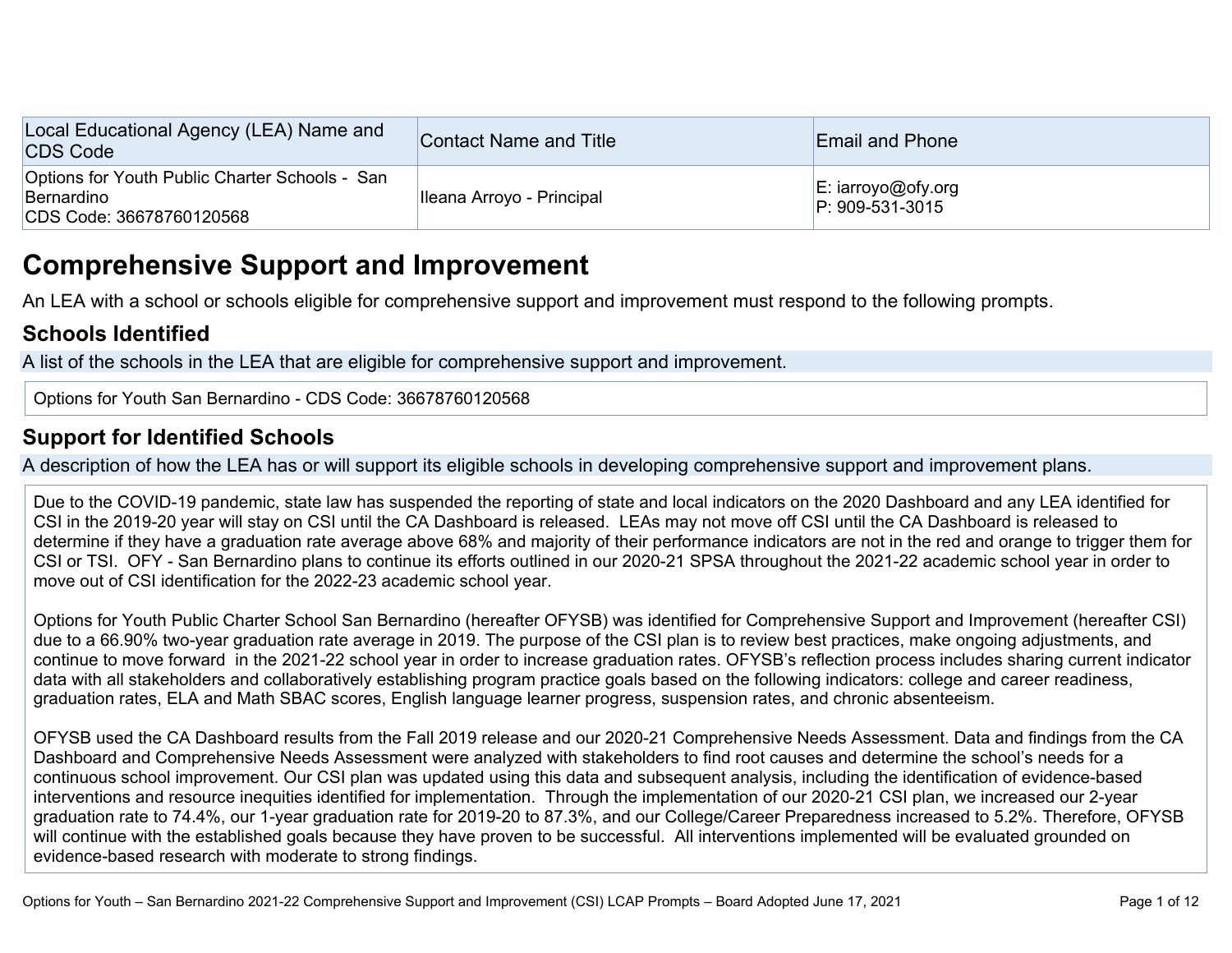OFYSB plans to integrate the established goals to create an effective school plan. To effectively meet the ESSA requirements, the plan will incorporate LCAP stakeholder engagement feedback by utilizing stakeholder feedback through a comprehensive survey gathered once a semester and through various stakeholder engagement events throughout the year. Utilizing this information stakeholders selected the evidence-based interventions that they would like to use to address our performance indicators that are in the red and/or orange on the CA Dashboard to help boost our student performance outcomes. OFYSB has also incorporated the goals, metrics, and actions as outlined in our 2021-24 LCAP to ensure alignment between LCAP and SPSA.

#### **Comprehensive Needs Assessment Findings:**

The following observations were noted based on the data: Graduation Rate Overall grad rate YTD: 32.71% Graduation Rate (YTD) EL: 20% Graduation Rate (YTD) SPED: 22.22% Graduation Rate (YTD) FRMP: 28.75%

#### SBAC Results

100% of EL students did not meet SBAC math standards in 2018-2019, compared to 73.23% of all students. 72.2% of EL students did not meet SBAC ELA standards in 2018, 2019, compared to 30.31% of all students.

#### RenStar Results

2017/2018 Renstar Reading - Average Scaled Score: 801.6  $F11: 563.9$ Foster: 853.9 FRMP: 798.9 SPED: 629.7

2017/2018 Renstar Math - Average SGP: 42.7 EL SGP: 44.35 Foster SGP: 50.11 FRMP SGP: 39.21 SPED SGP: 42.59

#### Lexile Growth

Overall, 47.62% demonstrated growth EL: 46.15% demonstrated growth SWD: 46.43% demonstrated growth FRMP: 50.33% demonstrated growth Foster: 50% demonstrated growth

#### Stakeholder Engagement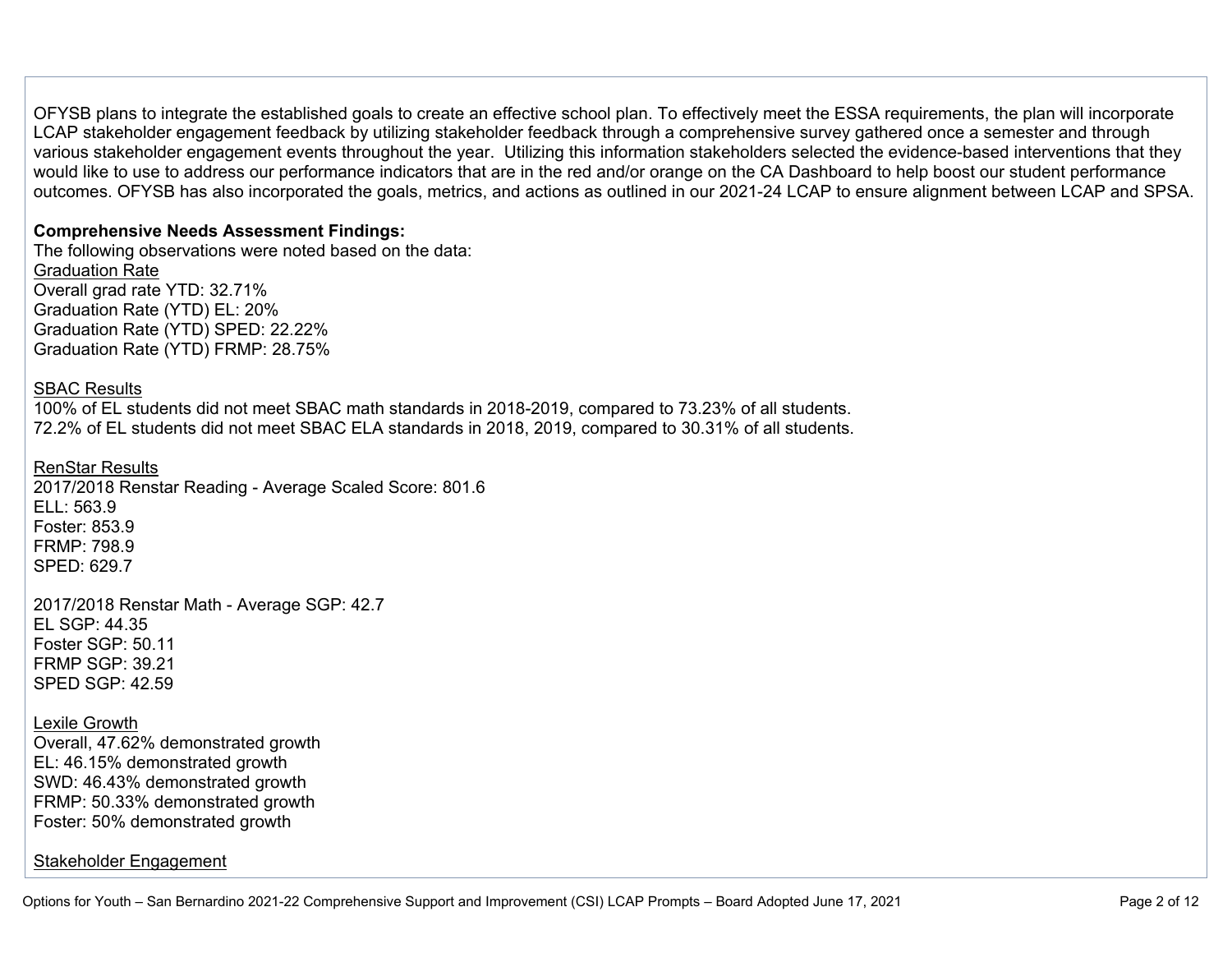Data indicates parent participation for virtual engagement events has decreased during the 2020-2021 school year.

Core Course Completion: 2019-2020 - Math: 6.95 Units, ELA: 6.46 Units 2020-2021 - Math: 5.20 Units, ELA: 4.15 Units

#### **Comprehensive Needs Assessment Root Cause Analysis Findings:**

Increasing student achievement in Math and English Language Arts with added support to subgroups will provide students with more opportunities to meaningfully engage with content. Stronger readers become stronger writers, and stronger writers become stronger readers. It is necessary to build foundational skills in core subjects in order to build student confidence and aptitude before focusing on any higher order skills. In short, ensure students have a mastery of basic skills before they can improve assessment scores or graduation rates. Students need more opportunities to apply their knowledge in math and ELA in order to gain mastery; doing so will allow them to perform better on assessments, increase their level of achievement, and graduate more successfully.

#### **Comprehensive Needs Assessment Trends/Themes Identified:**

Overall, our greatest area of focus appears to be EL student achievement. The achievement gap seems to be most significant between the general student population and English Learners (ELs). EL students had the greatest discrepancies in SBAC and RenStars scores, graduation rates, and Lexile level increases as compared to the general student population. We must invest more resources into tracking, intervention, and support for our EL students in order to close this achievement gap and ensure their academic success.

#### **Data Utilized to conduct our Comprehensive Needs Assessment:**

The charter pulled data from multiple platforms to analyze student performance data which included student group data as applicable to the data source.

#### **Data pulled included:**

- CAASPP data
- California School Dashboard
- Internal Tracking Data (Tableau)
- Graduation Rate
- A-G Enrollment and Completion Rates
- Lexile Growth Percentages
- Surveys
- LCAP Survey (Once per semester)
- School Climate Survey (Biannual)

#### **Evidence-Based Interventions incorporated into our CSI Plan:**

By providing students access to these evidence-based interventions, OFYSB strives to see graduation rates increase and ultimately work toward closing the opportunity gap specifically amongst our foster/homeless youth, EL Learners, students with an IEP and special education needs, and free and reduced lunch qualifying subgroups of students. The need to increase the use of our evidence-based interventions was identified in our Comprehensive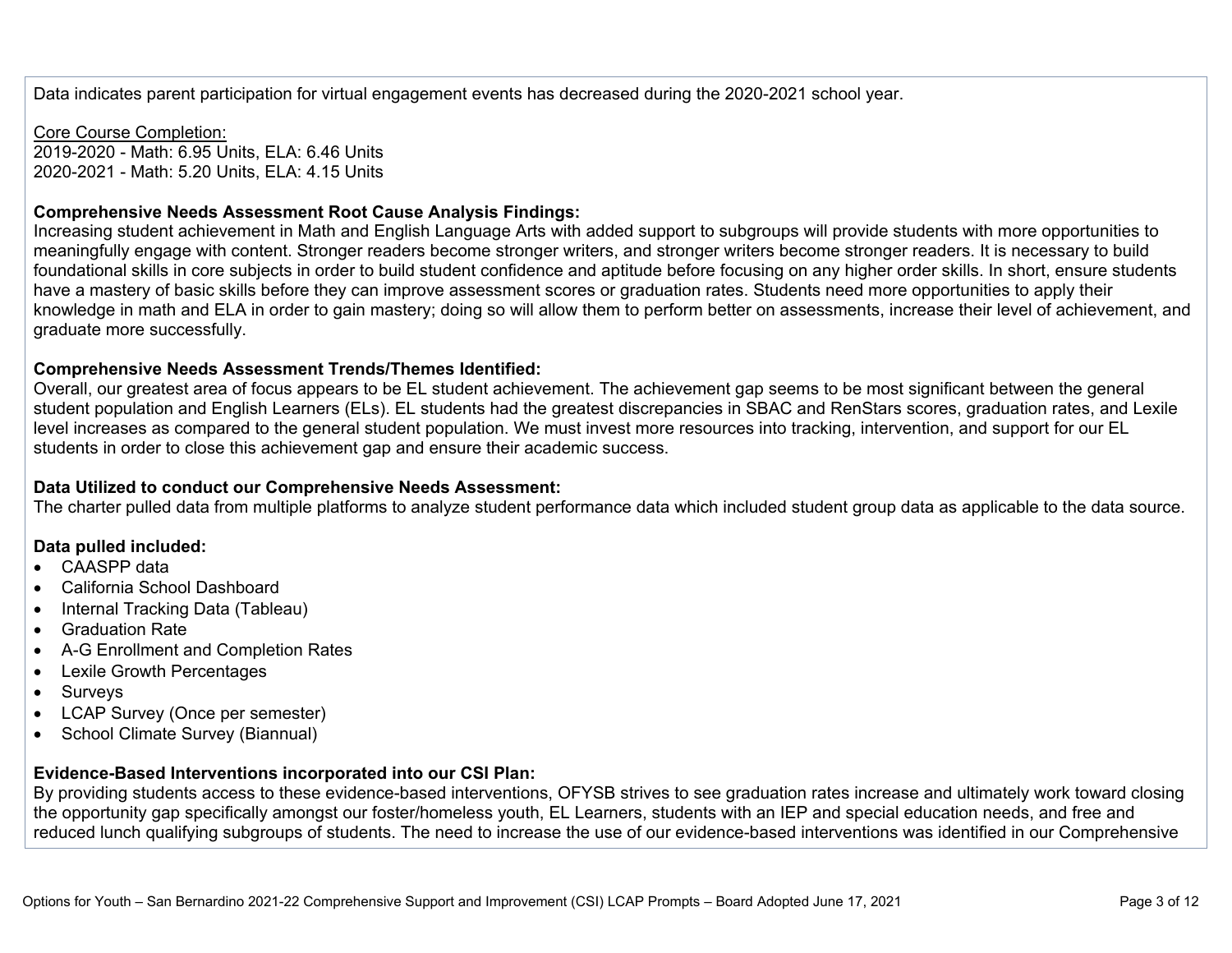Needs Assessment (CNA). School site staff was supported in identifying evidence-based interventions through the implementation of action research study teams to evaluate current and authenticated evidence-based interventions and supports that meet the needs of the students.

Evidence-based interventions and supports include the following: iLit, Expository Reading and Writing Course (hereafter ERWC), and subject specific tutoring. Based off of the CNA, internal data tracking, and student performance outcomes on the CA Dashboard, the need to increase the use of Achieve 3000 and ERWC were based off of the following student performance data: students scoring 30.3 points below standard on the ELA SBAC which has increased 14.7 points, ELA SBAC increased by only 9 points, and the 2-year graduation rate average of 66.9% (which is below ESSA requirement of 68% or above). The goal with the identified ELA evidenced-based interventions such as iLit is to help target instruction for ELL students to help prepare them with the tools and resources needed to increase their scores and ultimately get them to graduate and succeed in college-level coursework.

Through the implementation of our 2020-21 CSI plan, we increased our 2-year graduation rate to 74.4%, our 1-year graduation rate for 2019-20 to 87.3%, and our College/Career Preparedness increased to 5.2%. OFYSB anticipates that with the needed intervention programs cited above, this graduation rate will maintain or increase. However, based on the Fall 2019 CA Dashboard performance indicator results, OFYSB's one-year graduation rate is 61.4% and the school maintained College/Career student outcomes over last year with 8.8% of students prepared for post-secondary pathways. Due to the COVID-19 pandemic, state law has suspended the reporting of state and local indicators on the 2020 Dashboard and any LEA identified for CSI in the 2019-20 year will stay on CSI until the CA Dashboard is released.

In the upcoming year, OFYSB will continue using RenStar assessments and benchmarking as well as student achievement data to place students in targeted interventions and support in order to help them meet grade-level standards for college and career readiness. RenStar benchmark scores, teacher observation, and other student achievement data will inform not only who has the highest level of need for intervention, but also what specific interventions are needed to support growth toward grade-level learning goals. The expected outcome of this action is that students are prepared for the demands of higher education and the workforce.

#### **Achieve 3000: https://ies.ed.gov/ncee/wwc/Intervention/1284**

Achieve 3000 will be used to target students performing in the urgent intervention level and work toward math and English literacy. These evidence-based interventions will not only serve to increase SBAC performance outcomes, but also prepare students for grade-level core course curriculum. OFYSB will continue to use Achieve 3000 to provide appropriate interventions and instruction to students who demonstrate a high level of need in English Language Arts. Identified students will be placed in cohorts where a trained teacher will facilitate lessons through the Achieve 3000 curriculum. This intervention will be used as supplemental resources while students complete core English courses through either Independent Study coursework or Small Group Instruction classes. Throughout each semester, these students will be exposed to a number of activities and lessons that will enhance and strengthen their literacy skills. Activities include, but are not limited to, learning objectives related to vocabulary acquisition, comprehension skill building, and writing competence. Over time, student achievement will be continuously measured to determine whether or not the student is in need of continued ELA intervention and to what extent.

iLit, a tier 1 intervention, is a reading intervention program designed to comprehensively support comprehension and literacy gains for English Learners, in a fully digital platform. iLit uses high-interest texts (fiction and nonfiction) to engage students. It also provides real-time student achievement feedback to teachers so that instruction is adjusted to differentiate for each student. In studies of iLit's effectiveness, the average iLit student saw an average increase of 20 percent in vocabulary, 23 percent in sentence comprehension, and 5 percent in overall comprehension as compared to students overall. This program and its unique design for improved English language acquisition, provide an additional curricular support for our English Learner (EL)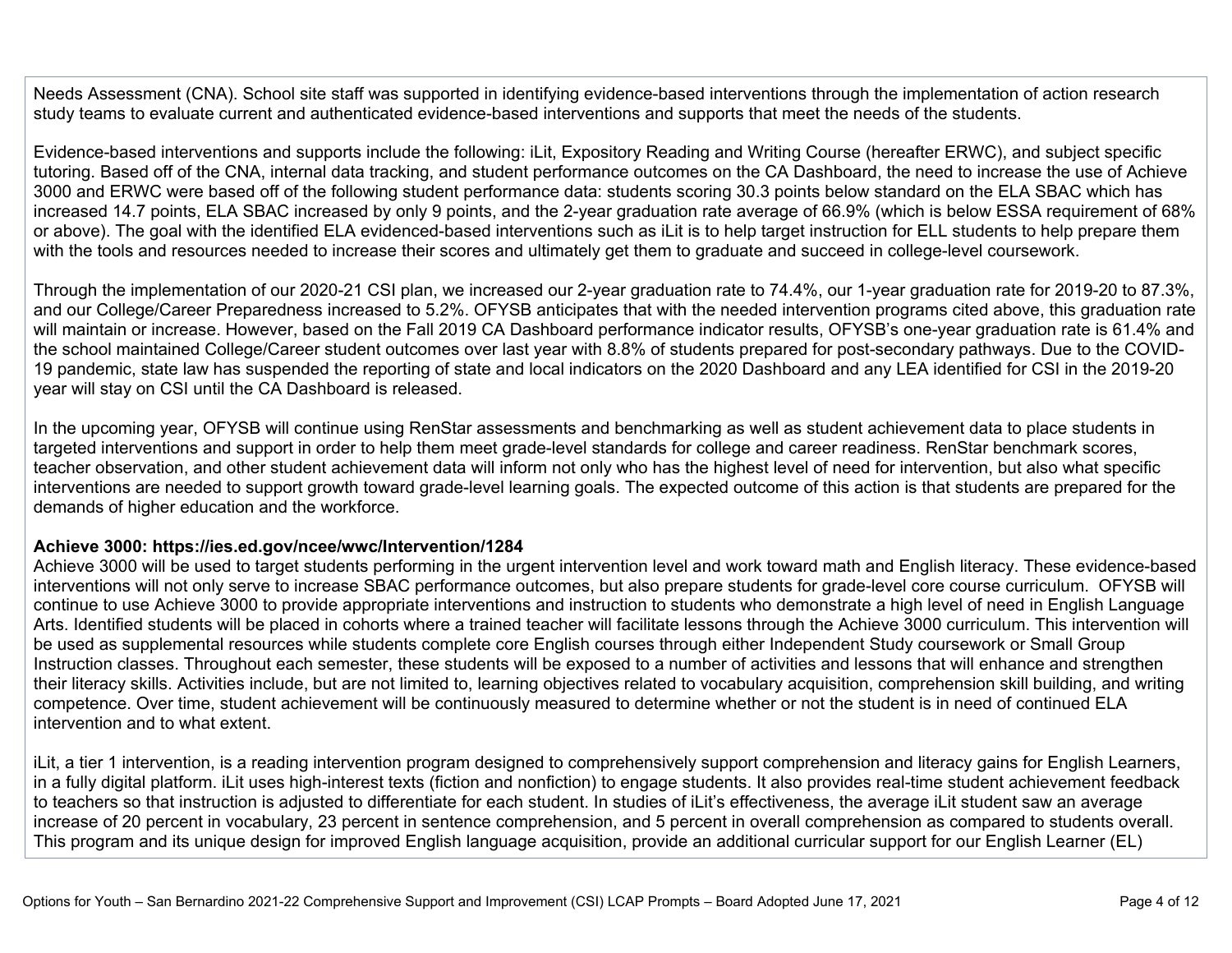population, which directly correlates to the increased success of students overall. Further, it provides English Learners in our program the opportunity to increase their language skills as they work towards reclassification to Fluent English Proficient.

#### **Resource Inequities**

When evaluating the CNA, assessment data, and other internal measures, the LEA determined that there were three significant resource inequities identified within the school:

- 1. The EL Department is not adequately staffed due to a combination of staff departures, insufficient applicants, and budgetary constraints. A lack of targeted support and staff has resulted in insufficient support for EL students charter wide.
- 2. There are significant gaps in the assessment scores of English Learner (EL) students as compared to the general student population.
- 3. Students with Disabilities (SWD) do not participate in Pathways in Education trips or other extracurricular activities at the same rate the general student population does

### **To Address these Inequities, the LEA plans to implement the following:**

- 1. Actively recruiting and hiring more staff credentialed in EL Support services to better support the needs of our EL population
- 2. Evidence-based interventions, professional development specific to EL specialists, professional development for IS teachers regarding EL intervention strategies and best practices, increasing stakeholder engagement to better support EL students in and out of the classroom
- 3. The charter will actively promote to and recruit Students with Disabilities for Pathways in Education trips and other extracurricular activities. Resource Specialists and IS teachers have set minimum participation percentages for SWD populations within their caseload.

#### **The Charter plans on addressing these inequities**

Lack of English Learner (EL) Support:

Actively recruiting and hiring more staff credentialed in EL Support services to better support the needs of our EL population

Test performance discrepancies: Evidence-based interventions, professional development specific to EL specialists, professional development for IS teachers regarding EL intervention strategies and best practices, increasing stakeholder engagement to better support EL students in and out of the classroom

Lack of SWD participation in extracurriculars:

The charter will actively promote to and recruit Students with Disabilities for Pathways in Education trips and other extracurricular activities. Resource Specialists and IS teachers have set minimum participation percentages for SWD populations within their caseload.

#### **Stakeholder Involvement**

OFYSB collaborated with our School Site Council and parents, students and staff to develop our Single Plan for Student Achievement (SPSA) and CSI prompts. OFYSB collected data from various avenues, including outcomes from the CA Dashboard, internal data pulls, and individual student tracking and documentation to evaluate and monitor the implementation and effectiveness of the CSI plan. OFYSB conducted quarterly monitoring cycles to update our School site Council and School Board on progress toward reaching each goal in our SPSA, which included graduation rate updates. Evidencebased intervention implementation and the impact on student learning for each evidence based intervention is contributing to. OFYSB worked with staff to coordinate the review and analyzing of student performance data alongside evidence-based intervention data to support progress and provide feedback on the impact on student outcomes. As our School Site is the decision making authority of the SPSA/CSI Plan, they made any necessary updates needed based on the analysis of student performance data and budget updates reviewed in our School Site Council Meetings.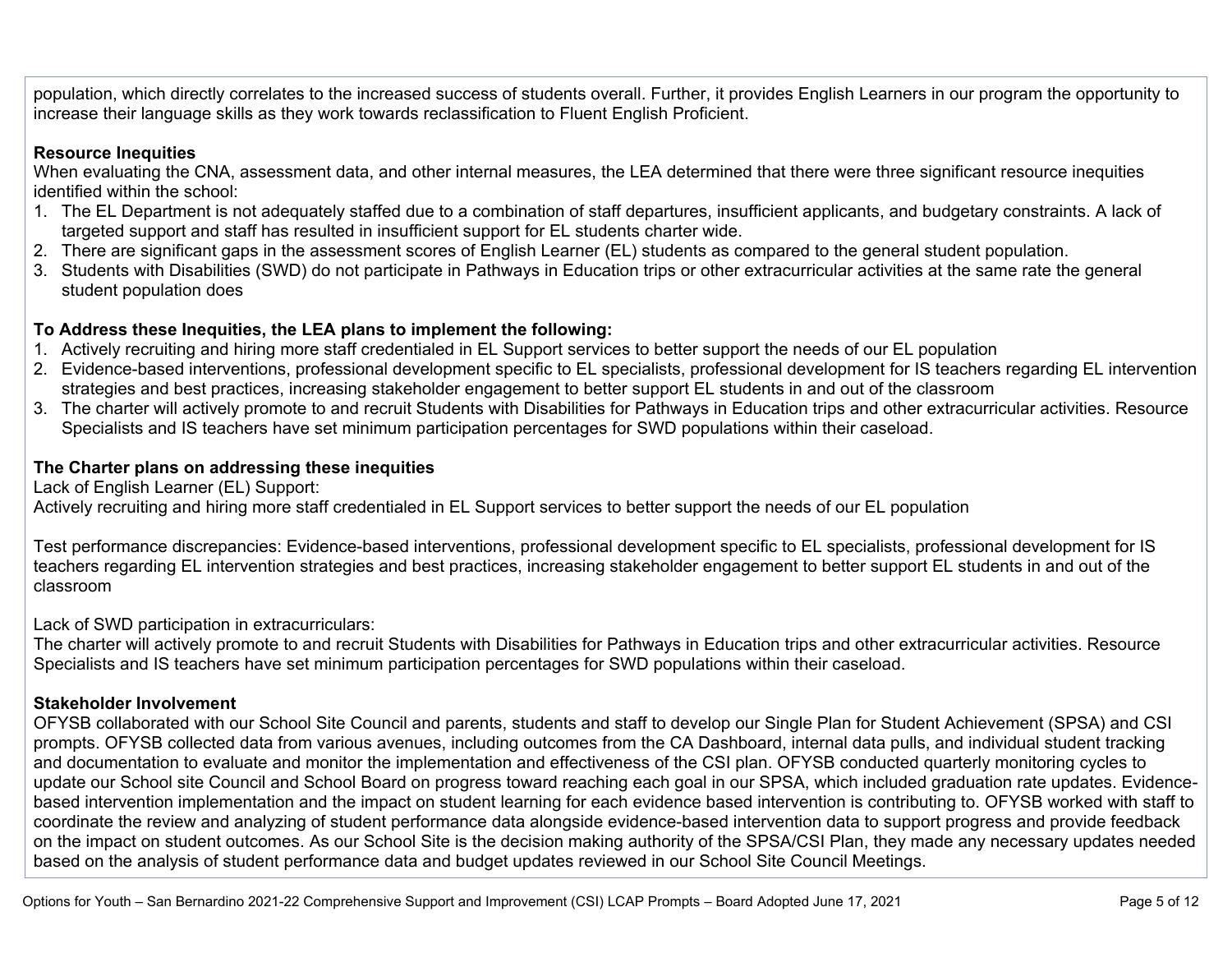We utilized data and subsequent analysis from all stakeholders, including the identification of evidence-based interventions and resource inequities identified for implementation . The LEA integrated feedback that was given through stakeholder engagement surveys as part of our LCAP stakeholder engagement events to effectively meet ESSA requirements as well as alignment with our Local Control and Accountability Plan in the development and updates necessary to use in our 2021-22 CSI Plan.

#### **Stakeholder Involvement Process (Stakeholders included parents/guardians, students, and staff)**

In order to ensure all stakeholders had the opportunity to provide feedback, the LCAP survey was promoted in a variety of ways. Parent/Student letters were sent home with an invitation to participate in an online survey, survey links were sent out directly to students and parents/caregivers. Online survey links were provided to all staff along with designated time during meetings to complete the surveys. Surveys were closed after 3 weeks so that responses could be gathered and analyzed to be shared with all stakeholders.

The following meetings were also held in order to ensure stakeholder feedback, input, and collaboration in the development of our school-wide goals:

- LCAP LEA Update meetings
- Budgeting meetings were held at the corporate level to integrate the Instructional team with the Finance team.
- Board meetings with our charter-level Board of Managers
- DELAC/ELAC Committee Meetings (by-monthly)
- Strategic Planning
- School Site Council Meetings
- SELPA consultation

OFYSB also administers a biannual School Climate Survey (SCS), which took place most recently in April 2021. The SCS provides an opportunity for all stakeholders to express their views on the school's overall culture, safety, and community. The school goals coincide with the district goals which ensures all students are meeting the same requirements. The school regularly involves stakeholders in review of long range planning. Charter leadership used the data from Comprehensive Needs Assessment (CNA) and LCAP needs assessment (RenStar and SBAC) and input gathered to make resource allocation decisions that are closely related to our vision, mission, and schoolwide learner outcomes. The school effectively evaluates the collaboration and development of each individual student's post-secondary goals. This is accomplished with all stakeholders including student advisors, teachers, and parents as they collaborate in developing plans to prepare students for their college and post-secondary goals.

#### **LCAP Stakeholder Engagement Process**

The principal and other administrators meet regularly to develop the Fall and Spring LCAP surveys that are administered to students, parents, and staff. LCAP surveys are given twice a year to students, parents, and staff to provide them with the opportunity to give their feedback about the OFY - San Bernardino educational program and to inform the development of LCAP goals for the upcoming school year. The principal and administrators meet monthly with the school leadership team to discuss LCAP goal progression and how to best ensure that the needs of all students are being met. Additionally, the leadership team attends conferences and professional development events to ensure that they are up to date with all educational policies.

Options For Youth San Bernardino held the following Stakeholder Engagement Activities during the 2020-2021 School Year:

• OFY-SB Board Meeting - September 17, 2020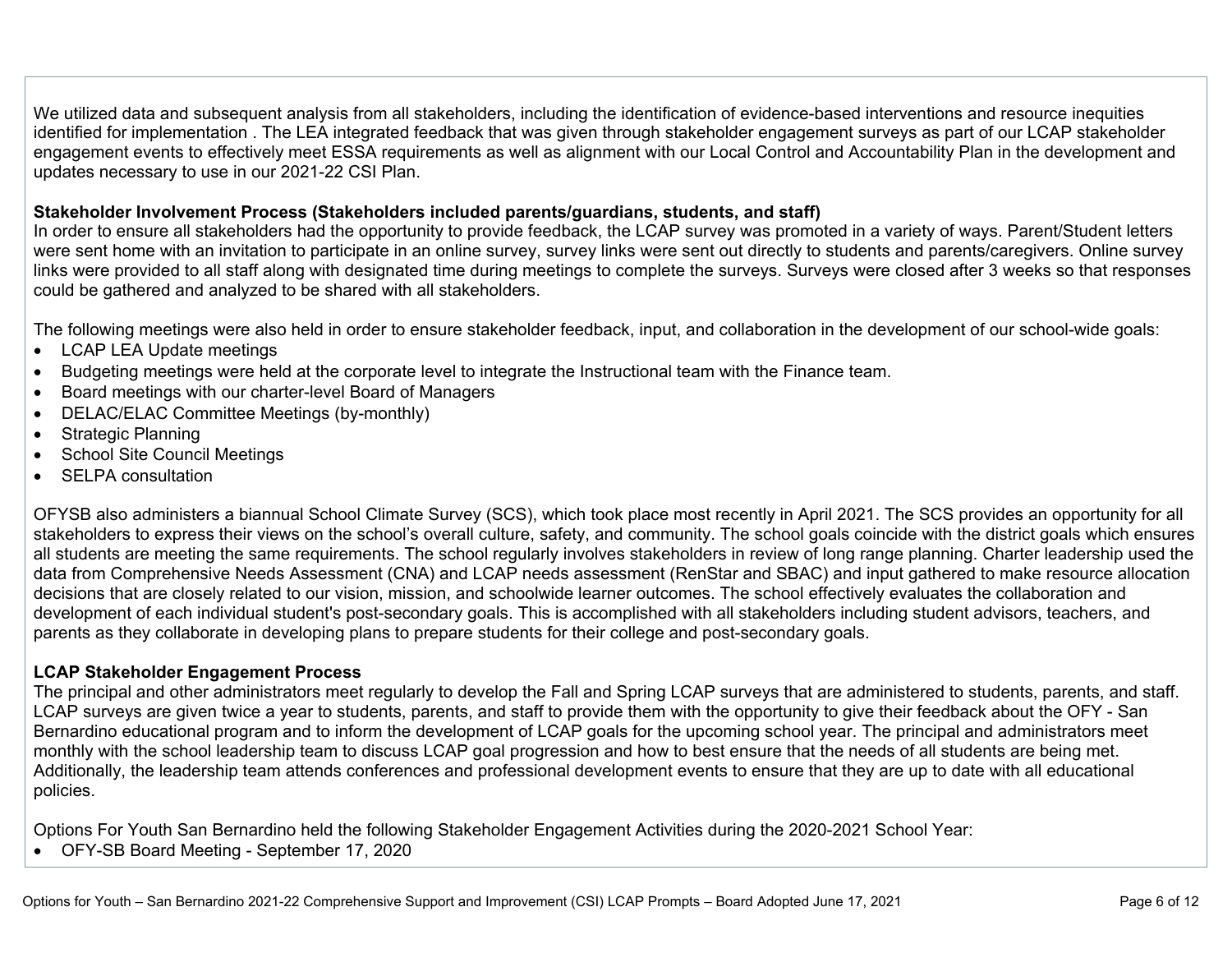- OFY-SB Board Meeting November 19, 2020
- OFY-SB Board Meeting December 9, 2020
- OFY-SB Board Meeting February 4, 2021
- OFY-SB Board Meeting March 11, 2021
- OFY-SB Board Meeting April 8, 2021
- OFY-SB Board Meeting May 20, 2021
- OFY-SB Board Meeting June 23, 2021
- Virtual FAFSA Workshop February 4, 2021
- Virtual Senior Signing Night May 25, 2021
- Drive through graduation June 10, 2021

In addition, OFY - San Bernardino held DELAC meetings six times throughout the 2020-2021 school year. The English Language Specialist led a presentation about programs available to English Language Learner Students at the first meeting; there were discussion periods regarding these services at each meeting. Parents are also invited to provide feedback and comments pertaining to the English Language Learner program at each meeting.

### **DELAC Meeting Dates:**

- Aug. 28, 2020
- Oct. 9, 2020
- Nov. 6, 2020
- Jan. 22, 2021
- Mar. 19, 2021
- April 16, 2021

The Board of Directors was updated on progress toward developing goals, metrics, received information about the proposed changes to past years LCAP metrics and goals within the new LCAP, and gave feedback to school leadership prior to voting on the adoption of the LCAP. Below is a breakdown of the process taken to review and adopt the charters 2021-24 LCAP as required by Ed Code:

- The LEA notified members of the public of the opportunity to submit comments regarding specific actions and expenditures proposed to be included in the local control and accountability plan in accordance with Education Code section 52062(a)(3) - Notice was posted on May 17, 2021 to the public 72 hours in advance of the Board Meeting scheduled, which has the LCAP draft on the Agenda for review and public comment.
- The LEA held at least one public hearing in accordance with Education Code section 52062(b)(1) or 52068(b)(1) Board Meeting was held on May 20, 2021
- The LEA adopted the local control and accountability plan in a public meeting in accordance with Education Code section 52062(b)(2) or 52068(b)(2) -Board Meeting will be held in June 17, 2021 and the Board voted to Adopt the 2021-24 LCAP.

Parents, students, and staff have been participating in LCAP surveys during the fall and spring semesters over the past several years with the most recent in Fall 2020 and Spring 2021. The surveys reach out to parents, students, and staff to ask questions about where they would like to see the school improve. In addition, the survey asks them if they are aware of the current LCAP Goals and Funding Model so we have data on how we are doing at disseminating that information. Furthermore, meetings are regularly held to gain stakeholder participation, input, and support. The school goals coincide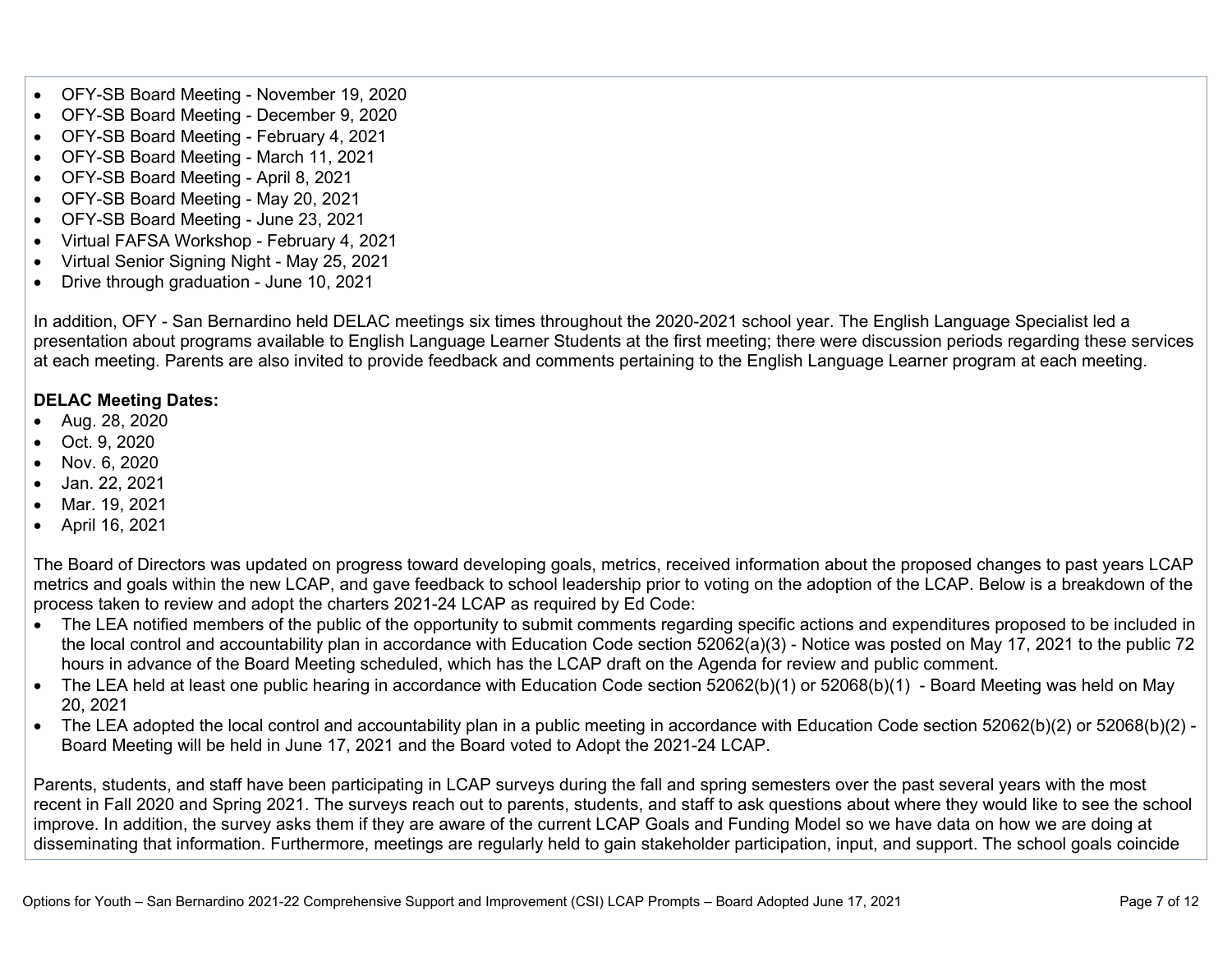with the district goals which ensures all students are meeting the same requirements. The school regularly involves stakeholders in review of long range planning. Charter leadership used the data evaluated in our Comprehensive Needs Assessment and LCAP needs assessment (RenStar and SBAC) and input gathered to make resource allocation decisions that are closely related to our vision, mission, and schoolwide learner outcomes. The school effectively evaluates the collaboration and development of each individual student's post-secondary goals. This is accomplished with all stakeholders including student advisors, teachers, and parents as they collaborate in developing plans to prepare students for their college and post-secondary goals.

Options for Youth San Bernardino has integrated feedback that was given through stakeholder engagement surveys as part of our LCAP stakeholder Engagement events to effectively meet ESSA requirements, as well as in alignment with our Local Control and Accountability Plan (LCAP). These surveys were given once a semester to all stakeholders which included parents/guardians, students and staff. We plan to use feedback that was given on behalf of our School Site Council, who met monthly and helped formulate and evaluate goals for the coming school year. Additionally, we utilized the Comprehensive Needs Assessment (CNA) completed within the charter, along with our resource inequity review, to determine needs for the students and used this information to select the evidence-based interventions that will help us target areas of need as identified in this process.

#### **CNA Stakeholder Engagement Process**

The Comprehensive Needs Assessment (CNA) for Options for Youth San Bernardino was conducted over a series of sessions utilizing key members of the leadership team, including the Principal, the Assistant Principal of Instruction and Operations (APIO), school site Assistant Principals (APs), Lead SES Special Education Specialist (SES), English Language (EL) Specialist, Instructional Coach, and a small group of teachers. A core CNA team reviewed the Fall 2020 LCAP survey as well as various data sets from multiple years and sources; from there, the larger group reviewed the data, identified needs, and crowdsourced potential solutions and goals.

#### **School Site Council Process**

The School Site Council (SSC) meets at least six times per school year and is made up of the school principal, teachers, other personnel, parents, and students (secondary level). The SSC's primary responsibility is to identify common goals and work collaboratively with the site leadership team to establish a plan that will help achieve these goals.

### **Monitoring and Evaluating Effectiveness**

A description of how the LEA will monitor and evaluate the plan to support student and school improvement.

The School Site Council (SSC) is a decision-making body that represents all stakeholders of the school community. The SSC meets at least six times per school year and is made up of the school principal, teachers, other personnel, parents, and students (secondary level). The SSC's primary responsibility is to identify common goals and work collaboratively with the site leadership team to establish a plan that will help achieve these goals.

The School Board meets approximately 9-12 times per year to review goals and policies and ensure that actions taken within the charter are aligned with those goals. The School Board also reviews and approves both the LCAP and SPSA before each coming school year.

The charter collaborated with our School Site Council and Stakeholders to develop our Single Plan for Student Achievement (SPSA) and LCAP CSI prompts, that outline our plan for the 2021-22 school year to monitor and evaluate the effectiveness of our SPSA. Options for Youth San Bernardino - will continue to collect the data from various avenues, including but not limited to the outcomes from the Dashboard, internal data pulls, and individual student tracking and documentation to evaluate and monitor the implementation and effectiveness of the CSI plan. Identified quarterly monitoring cycles and an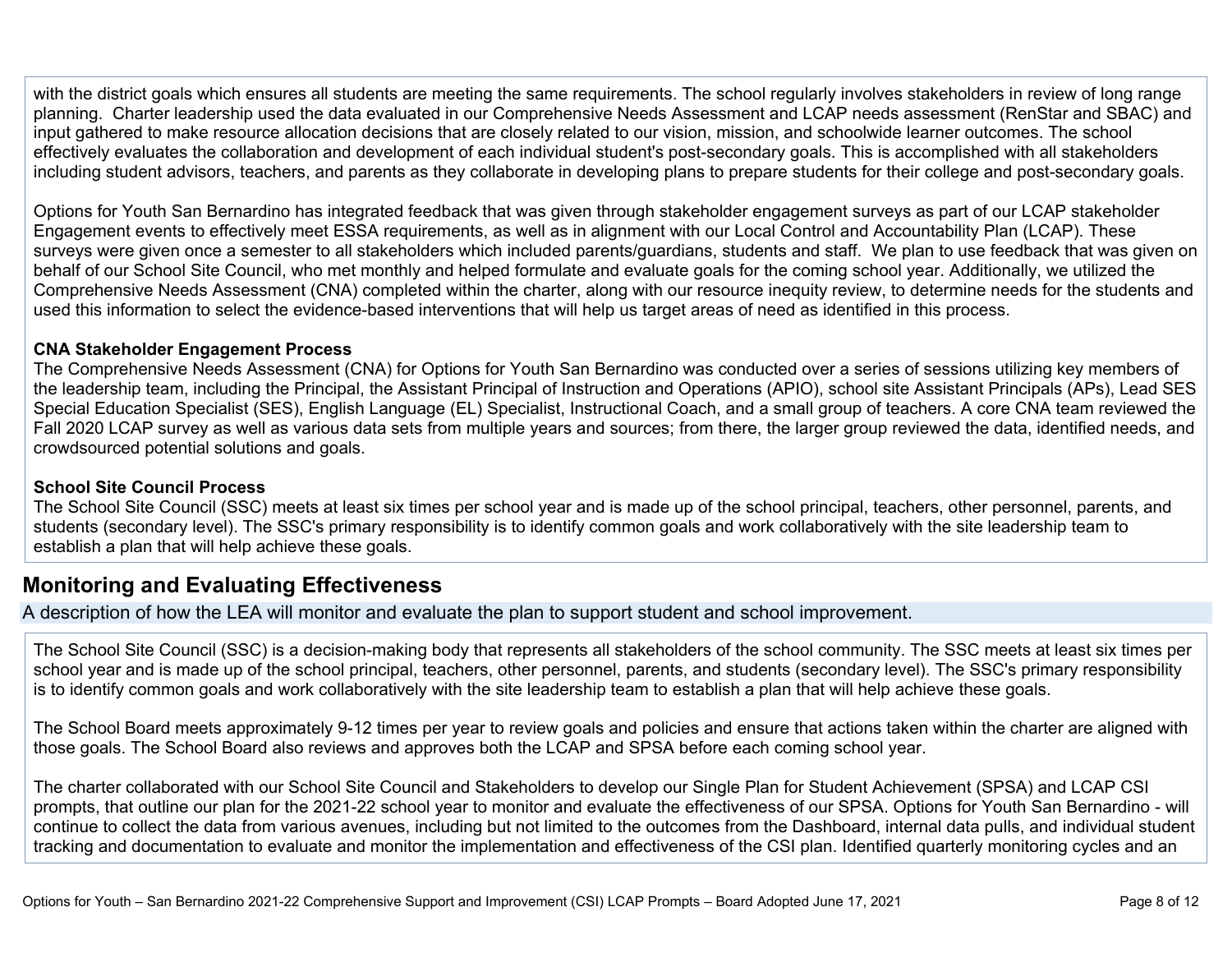annual analysis of implementation progress and impact on student learning will continue to be conducted to continually monitor the implementation and effectiveness of the CSI plan. Options for Youth San Bernardino - will continue to work with staff to coordinate the review and analyze data to support progress and provide feedback on the impact on student outcomes. Additionally, Options for Youth San Bernardino - will continue to monitor and evaluate the effectiveness of our CSI plan: by using the comprehensive needs assessment completed in Spring 2021 to determine if evidence-based interventions are moving students toward their identified goals and addressing their overall needs.

The LEA is currently still developing this section with all necessary stakeholder groups and will add updated data here for any interventions for student performance data available.

Due to the COVID-19 pandemic, state law has suspended the reporting of state and local indicators on the 2020 Dashboard and any LEA identified for CSI in the 2019-20 year will stay on CSI until the CA Dashboard is released. LEAs may not move off CSI until the CA Dashboard is released to determine if they have a graduation rate average above 68% and majority of their performance indicators are not in the red and orange to trigger them for CSI or TSI. OFY - San Bernardino plans to continue its efforts outlined in our 2020-21 SPSA and CSI prompts submitted and approved by the State Board of Education in January 2021 throughout the 2021-22 academic school year in order to move out of CSI identification for the 2022-23 academic school year.

OFYSB will continue to monitor the implementation and effectiveness of the CSI plan throughout the school year by regularly collecting data from various avenues, including but not limited to the outcomes from the Dashboard, internal data pulls from Ren Star Benchmark testing and formative assessments, as well as individual student tracking and documentation.

OFYSB collaborated with our School Site Council and parents, students and staff to develop our Single Plan for Student Achievement (SPSA) and CSI prompts. OFYSB will be collecting data from various avenues, including but not limited to the outcomes from the CA Dashboard, internal data pulls, and individual student tracking and documentation to evaluate and monitor the implementation and effectiveness of the CSI plan. OFYSB will be conducting quarterly monitoring cycles to update our School site Council and School Board on progress toward reaching each goal in our SPSA, which includes graduation rate updates. Evidence-based intervention implementation and the impact on student learning for each evidence-based intervention is contributing to. OFYSB will continue to work with staff to coordinate the review and analyzing of student performance data alongside evidence-based intervention data to support progress and provide feedback on the impact on student outcomes. As our School Site is, the decision-making authority of the SPSA/CSI Plan they will make any necessary updates needed based on the analysis of student performance data and budget updates reviewed in our School Site Council Meetings.

Additionally, OFYSB will continue to monitor and evaluate the effectiveness of our CSI plan by performing a comprehensive needs assessment (CNA) annually to determine if evidence-based interventions are moving students toward their identified goals and addressing their overall needs. To effectively meet the ESSA requirements of having a graduation rate at or above 68%, the plan will continue to reflect and evaluate current programs and practices to work toward maintaining the increase in our overall graduation rates that we achieved in the 2019-2020 school year. Current data will be analyzed with all stakeholders through a collaborative process that will include college and career student performance, graduation rates, ELA/math SBAC scores, EL student progress, and chronic absenteeism in order to make any necessary adjustments and ensure the effectiveness of the implementation of our CSI plan.

### **Student Performance Data to be Pulled, Analyzed and Shared Quarterly with OFYSBs School Site Council and Stakeholders:**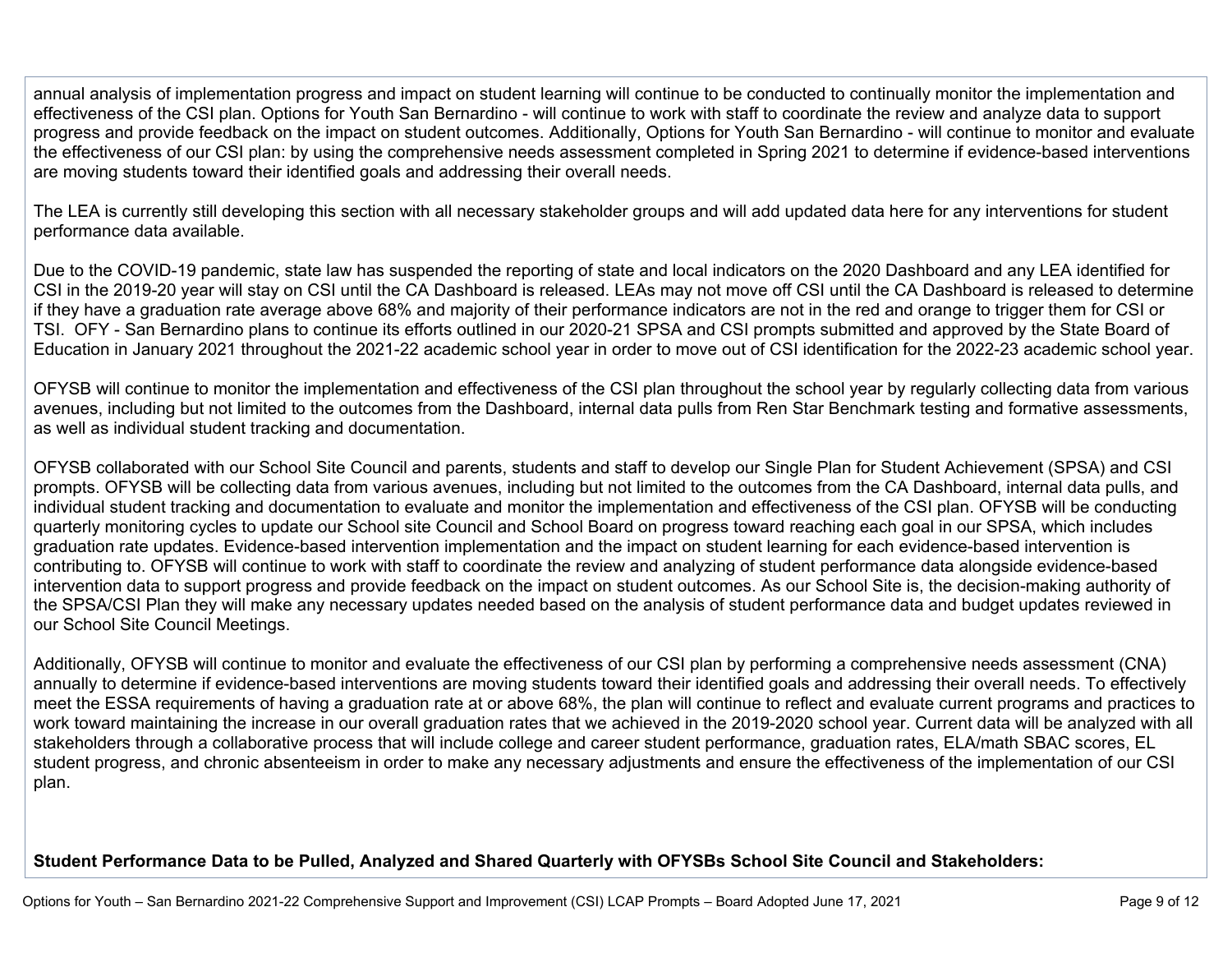- **Progression**
- Credit Attainment
- RenStar Assessment Data
- Graduation Rates
- Chronic Absenteeism

### **Small Group Instruction (SGI)**

OFY-SB offers small group instruction (hereafter SGI) classes for students to support them in English, Math, and Science. Due to COVID-19 and restrictions on in-person learning, the school is no longer able to offer these classes in an in-person setting. Instead, SGI teachers are offering cohorts where they create video instruction to support students through their core classes. SGI teachers are fully credentialed and highly qualified in the subject in which they teach. They have analyzed the curriculum and created videos based in areas they believe students will struggle. In addition to creating content-specific videos, SGI teachers have dedicated time to tutoring students and building connections in a one-on-one setting. Creating video instruction that can be accessed by students at any time is the best way to reach as many students as possible under the current circumstances. Some students have challenges with reliable computer access, and others are working or taking care of their siblings while their parents are at work. Due to the different situations students face, OFY-SB anticipated it would be difficult for students to log in synchronously for virtual classes. Uploading videos that students can watch at any time and scheduling individual tutoring appointments seem to be the type of support students need at the moment. With time, the school will offer virtual lessons to give students the opportunity to ask questions while they are learning and experience the classroom discussions that drive student learning.

#### **Stakeholder Engagement Process**

OFYSB collaborated with our School Site Council, parents, students and staff to develop our Single Plan for Student Achievement (SPSA) and CSI prompts. OFYSB will be collecting data from various avenues, including but not limited to the outcomes from the CA Dashboard, internal data pulls, and individual student tracking and documentation to evaluate and monitor the implementation and effectiveness of the CSI plan and share the findings with our stakeholders. OFYSB will continue to work with staff to coordinate the review and analyzing of student performance data alongside evidence-based intervention data to support progress and provide feedback on the impact on student outcomes. OFYSB will survey our stakeholders in Fall 2021 and Spring 2022 to gather feedback from our stakeholders on their perception of the effectiveness of the CSI plan to support student academic improvement and measure stakeholder connectedness and sense of safety in our schools.

#### **Monitoring and Evaluation Process for Analysis Finding 1: Increase student achievement in Math and English Language Arts with added support to subgroups Increase student achievement in math and ELA with added support to subgroups.**

This goal is the broadest and most critical. To meet this goal, OFYSB has will monitor implemented many new policies and programs. The school will resume requiring students to complete at least one English unit and one math unit per month to ensure completion of these critical subjects over time. The school hopes to return to offering direct instruction courses in these areas as well to help students complete the courses with more support. Instructional staff has worked together to create supplemental study guides for English courses in addition to using revised and updated curriculum in both English and math. Each school site has hired at least one math tutor. Direct instruction classes and cohorts have moved toward a mastery-based scoring system that encourages students to not only pass the test, but to achieve mastery and show improvement over time. For EL students in particular, the school has developed a program called Bilingual Scholars that aims to support EL students' language development through one-on-one tailored ELD lessons with an English Language Specialist. We've hired English Learner Specialists and an EL Coach to support this subgroup of students. These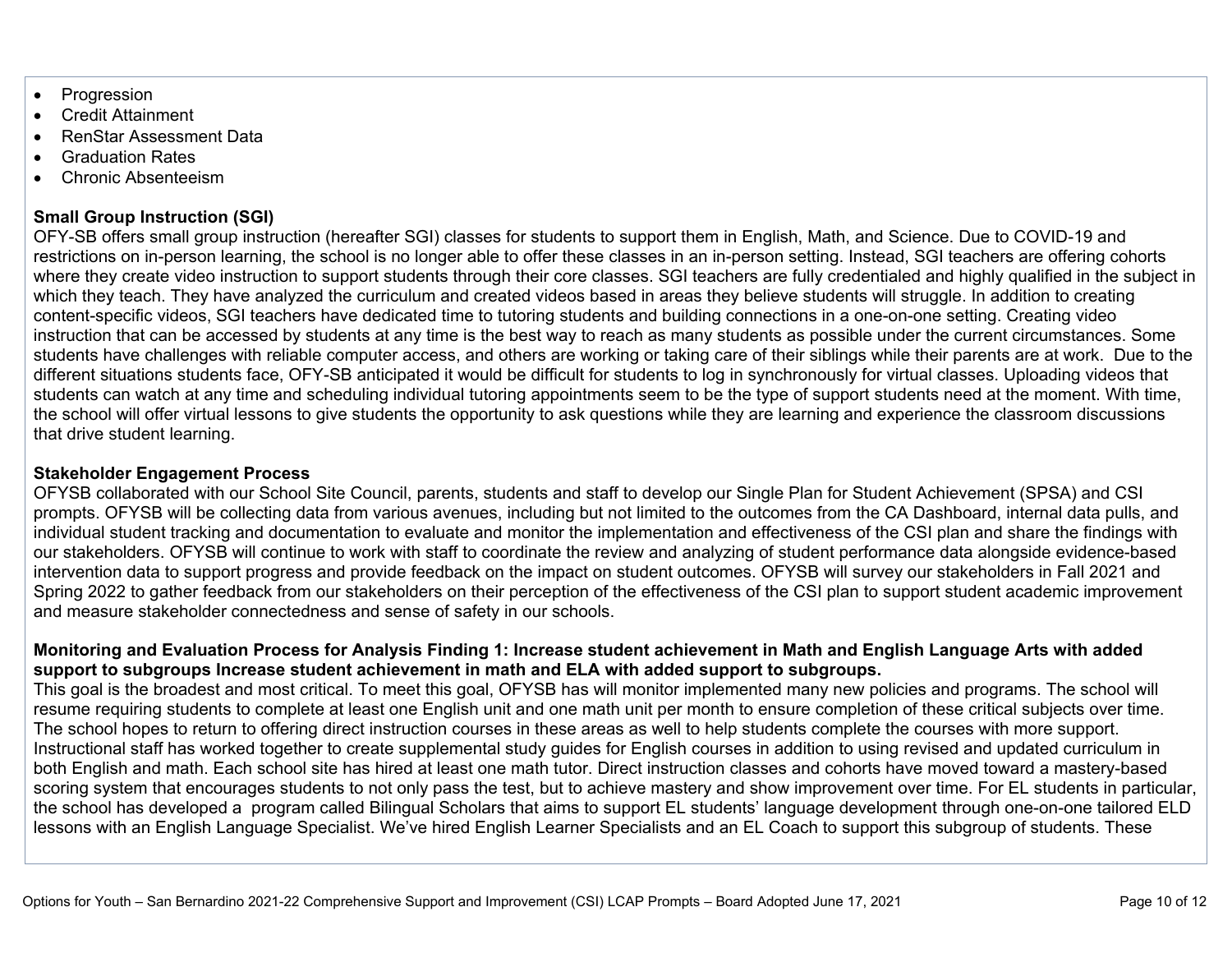students have appointments with their EL Specialists twice a week; similar to their Independent Study Teachers. At the end of the year, the school holds a Bilingual Scholars Banquet and awards night where EL students' successes are recognized and celebrated. The Bilingual Scholars program also has achievement incentives each month for students moving forward on their language development or unit progress. Because it is not always known which students are classified as EL, the school ensures 100% SDAIE course enrollment at all times for all students.

#### **Monitoring and Evaluation Process for Root Cause Analysis Finding #2: Increase student achievement by helping students feel connected to the school.**

Due to COVID-19, many of these events that were suggested and identified as needed in the CNA were cancelled, postponed, or reimagined. To help combat the effects this may have on student engagement, the OFYSB Post-Secondary Counselors hosted virtual events in their place. These virtual events included three Virtual College Tours to various 4-year Universities and Community Colleges in Southern California, a Virtual College Week with workshops on FAFSA and the college application process, and referrals to various soft-skills training workshops hosted by Pathways College. For the second semester, OFYSB Post-Secondary Counselors hosted three Career Chats that included guest speakers from different career pathways. All virtual events were recorded and posted to the Post-Secondary Counselors' website so that students who are unable to attend can still benefit from this opportunity. Virtual community service opportunities have also been implemented. This includes participation in a letter writing project through Operation Gratitude and a virtual children's book reading project that will take place during the second semester.

OFYSB also has classes and programs that build student communities. College Readiness Explore the World (hereafter CREW) is a program that offers 11th and 12th grade college-bound students guidance and community. CREW also awards scholarships for OFYSB students who want to attend universities or community colleges. These students meet monthly with their CREW facilitator to receive support and guidance through their college application process. OFYSB offers courses that build student connectedness; these include Student Council (Student Leadership), sports, Expository Reading and Writing, Dual Enrollment in community colleges, and the Bilingual Scholars groups. All new students take a course called New Student Seminar which serves as an introduction to their new school site and staff; provides answers to questions students might have upon enrollment, and asks students to identify different staff roles and interview them to increase connectedness for positions that may be of support in the future.

Although COVID-19 has impacted the instructional method of these classes and programs, many of these programs have transitioned to online/virtual instruction. This includes monthly virtual CREW meetings and one-on-one check in's with their facilitator, center-based virtual Student Council meetings, virtual dual enrollment support courses for online college courses and check in's with the dual enrollment program manager. Additionally, a virtual Pathways Travels Crime Scene Investigation course has been implemented, an e-sports online gaming league has begun, and a virtual yoga course has been introduced to help encourage students' overall well-being.

OFYSB also hosts events that help bring students together. Every year at the end of October, the school sponsors a spirit week where students are encouraged to dress up according to a theme to show their school spirit. Seniors receive recognition for their accomplishments at three individual events: Senior Social (an event where they prepare for graduation), Senior Breakfast (an event where they celebrate and bid farewell to other seniors and school staff members), and Senior Signing Night (where all four-year bound students are given special awards for their acceptance into their college of choice). Due to COVID-19, spirit week was hosted virtually and included a chance to win raffle prizes for online participation. Senior Signing Night was transitioned to a virtual platform as well.

In addition to these trips, courses, and events, students and staff can feel the connectedness everyday around the school site. Students use student planners with their teacher's help to plan their success. Students and teachers bond over trials and achievements daily. Teachers are challenged to find